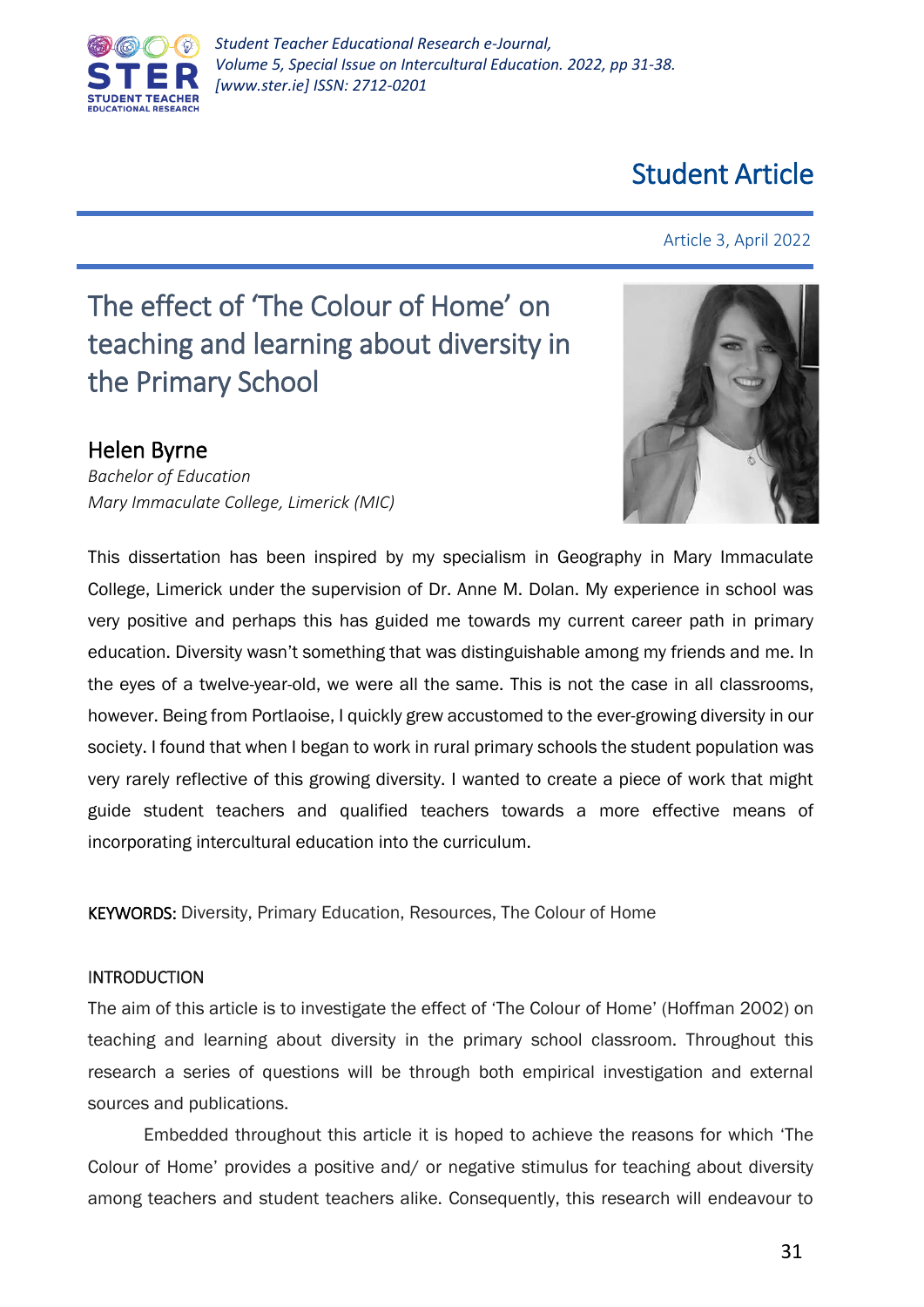

ascertain the extent to which this picture book meets the appropriate learning objectives in teaching about diversity in Geography. This research was conducted through personal reflection alongside interviews and surveys. It is also aimed to identify additional effective strategies or methodologies in teaching about diversity that may supplement this picture book or substitute its use. Given the extensive research surrounding the employment of picture books in the classroom, and teaching about diversity, the article aims to clarify the best practices for optimal teaching and learning of diversity with and without 'The Colour of Home.' The purpose in writing this article is to set out a more effective means of teaching intercultural education throughout the curriculum.

#### CONTEXT

The context of this research derives from a personal motivation, albeit remaining within the theme of education. Diversity did not feature in my primary school setting. Hence, my fascination with this picture book was established at a later stage in my education, namely in Mary Immaculate College as an undergraduate student. While this is suggestive of the universal and accessible nature of picture books, given the timeframe from which my fascination with picture books peaked, it suggests a powerful resonance within 'The Colour of Home.' What is ordinarily perceived as a stimulus within an early years or primary school setting had suddenly gripped the interests of a twenty-year-old undergraduate student. 'The Colour of Home' explores the world of a refugee boy named Hassan who travels from Somalia to England where he encounters cultural barriers and challenges. The discussion that followed from our reading disclosed the value of this picture book in discussing intercultural issues that are faced in many classrooms today. If this impact could be experienced among third level undergraduates, its effectiveness could be magnified in the primary school setting. This book is not simply tickled with whispers of diversity; it whole heartedly explores the harrowing brutalities in the modern world, and it remains relevant to primary school children. My genuine curiosity in this area has broadened my desire to gauge the effectiveness of 'The Colour of Home' and explore the most effective means of teaching about diversity for optimal learning in the primary school setting. Given my pre-established interest in Geography and the sociological disrupt faced in modern times, I sought to explore a research topic that was relevant to education, and which was simply linked to a sociological theme. The trying times faced by the African American citizens of the USA in relation to issues of racial equality set the backdrop for my research proposal and hence I decided to explore diversity through 'The Colour of Home' in the primary school classroom.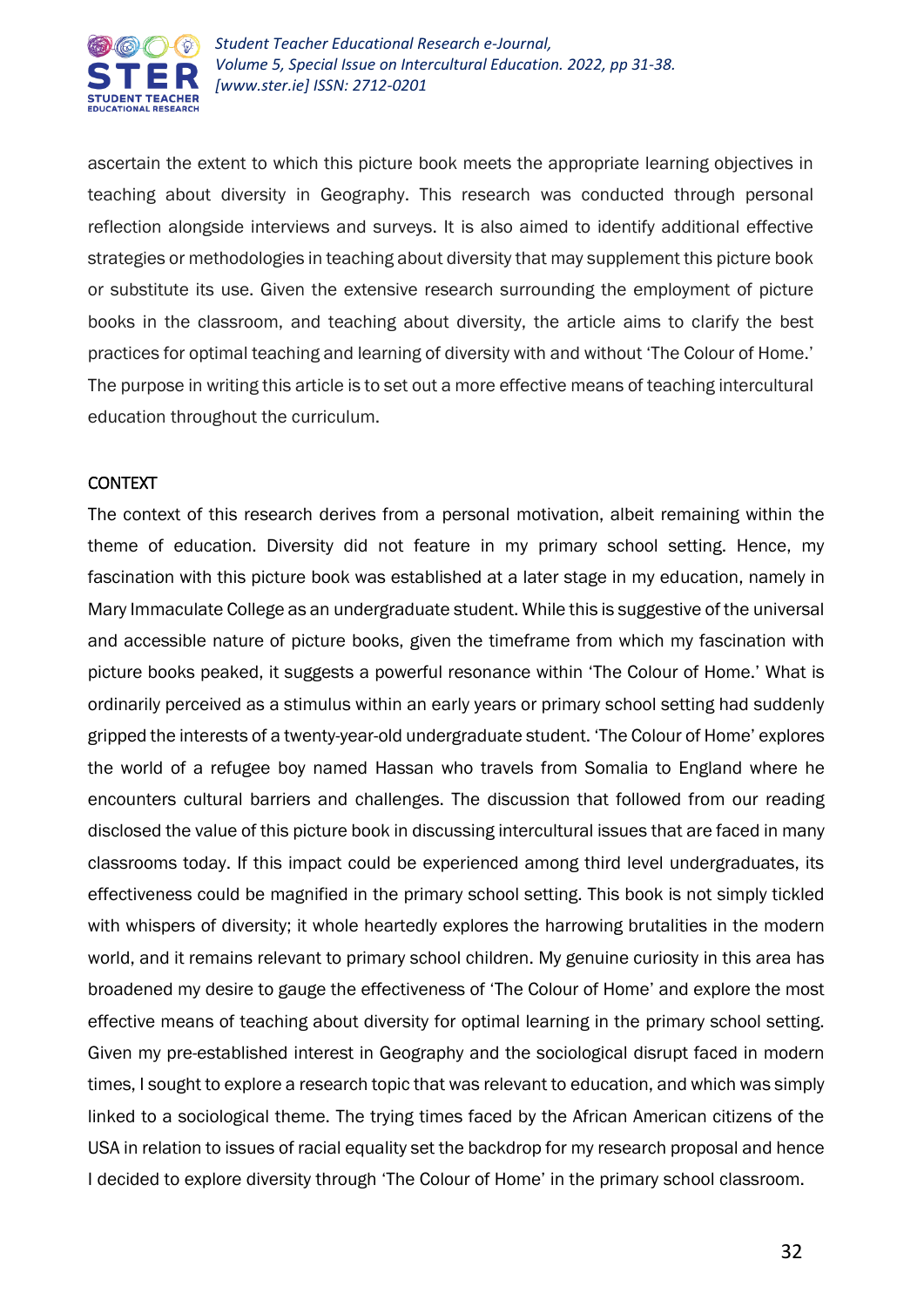

My reason for writing this article also stems from my experience of teaching in the classroom. My own sentiments towards teaching about diversity greatly affected my ability to teach this topic prior to researching this area. I found that I was uncomfortable discussing diversity as I didn't want to 'step on anyone's toes.' I was worried that I might say the wrong thing or perhaps that I wouldn't do justice to the theme of diversity. I can specifically recall teaching a lesson based on diversity whereby I asked the children to draw a picture of themselves that would reflect everything about them: hair colour, skin colour, eye colour, interests and much more. One little girl drew a picture of herself but did not acknowledge that she did not have white skin. I was uncertain as to whether I should approach this little girl about the picture or if I should ignore it. Given my lack of training in this area I chose to ignore the situation that had occurred. I was so unsure if I had done the right thing, so I approached my peers about the situation, and they too were unsure. Given my feelings towards this I realised that our training in intercultural education is lacking. While we had learned of the discrimination and inequality within our education system, we had not learned how to tackle these problems as teachers. I was unsure whether discussing this area of education could be considered 'taboo' and I felt extremely uncomfortable in the classroom as a result. Having researched more about this topic I have come to understand that these uncomfortable conversations must be had. This research has helped me to shape my understanding of intercultural education and how best to teach it. My hope is that it can help other teachers too.

#### **METHODOLOGY**

This research employed interviews and surveys as a source of data collection, alongside my own personal reflective journal. Adopting these collection instruments saw me interviewing six participants and surveying ten other participants. It is important to note that I interviewed the author of this book, Mary Hoffman, to fully encompass the aims of this picture book in relation to intercultural education. Hoffman's interview served as a 'landmark' feature in this article. I felt that interviews were more conducive as they allowed for the natural flow of the discussion to give a deeper understanding of that which was being examined (Krauss 2005).

Both purposive and convenience sampling were employed. This particular research topic requires a specific knowledge that is relevant to the research title. Given the specificities of this study, purposive sampling was required to review the research question (Ames et al. 2019). Such sampling was combined with convenience sampling in identifying student teachers that employed the use of 'The Colour of Home' on their final school placements about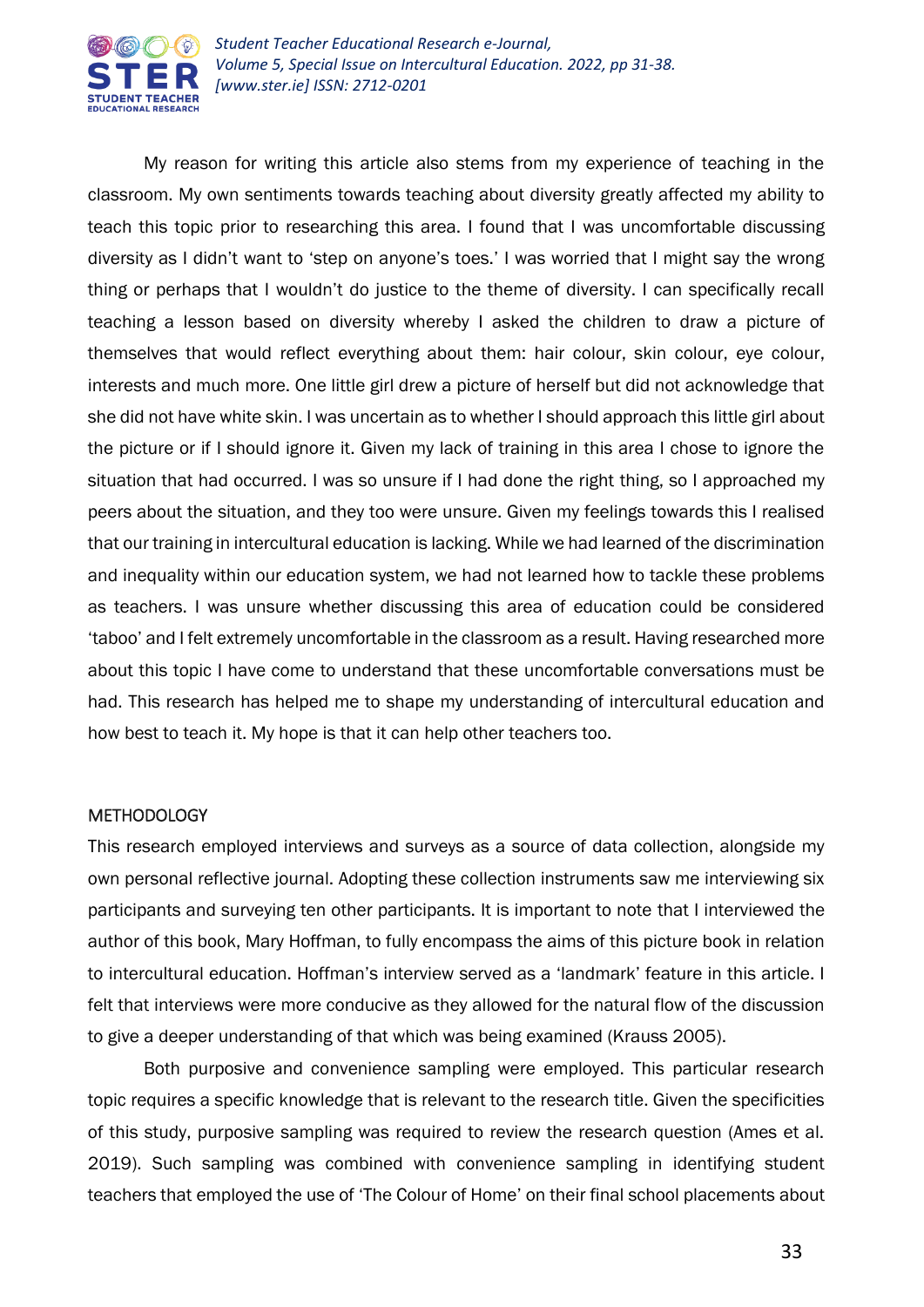

the teaching of diversity. The sample was identified via two coinciding means whereby they were chosen from the same field of work as myself while they simultaneously had a deep and genuine knowledge of the research title in order to give their informed opinions on this research.

In order to meet ethical approval, I declared my intentions to the Ethics Committee where approval was granted. Consent is vital in any research study so as to inform the participants that they are, in fact, participants of a research study (BERA 2018). The data received was stored on a computer file that was secured by password in a secure location and maintains the anonymity of the participants involved (BERA 2018). I felt it best to explore "multiple perceptions on a single reality" within this study which thereby saw me using a peer-debriefing system to check against any errors or biases to ensure research reliability (Golafshani 2003, p.603). Qualitative Content Analysis was employed in this research topic. Themes and categories flowed from the data received.

## FINDINGS AND DISCUSSION

#### DISCUSSION AND INTEGRATION OF DIVERSITY

While the purpose of this book, 'The Colour of Home', is not expressly concerned with teaching about diversity, it was noted by participants as being a useful resource for approaching intercultural education in the classroom. Survey findings found that all respondents would recommend 'The Colour of Home' in teaching about diversity. Participant One notes that 'The Colour of Home' *"provides an excellent stimulus for discussion and provides a base for using and integrating the topic of diversity into a number of subject areas."* Quast and Bazemore-Bertrand (2019) also note the importance of discussion when coming to terms with uncomfortable or challenging themes within the area of diversity or in intercultural education in order to develop a thorough understanding. This resonates with Participant three's response as they explain that *"it is also a picture book that can be easily integrated with other curricular areas e.g., geography."* The Primary School Curriculum (Government of Ireland 1999) highlights the underpinning importance of curricular integration as a key principle of learning. The Primary Curriculum explains that integration of *learning "gives children's learning a broader and richer perspective, emphasises the interconnectedness of knowledge and ideas and reinforces the*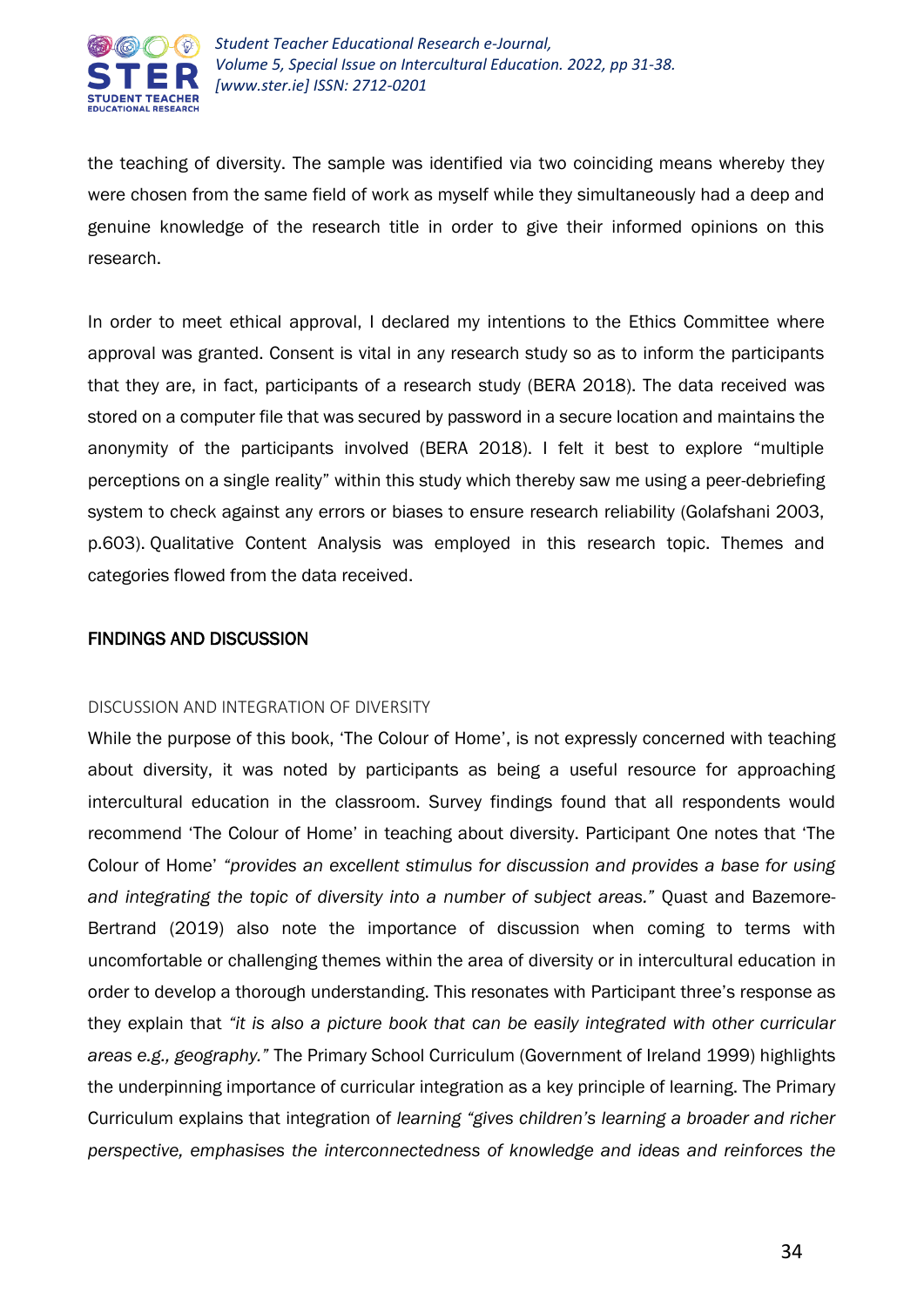

*learning process"* (Government of Ireland 1999 p. 16). This suggests that 'The Colour of Home' presents opportunities for broader and richer perspectives surrounding diversity.

#### DEVELOPING LINKS

Participant two equally values 'The Colour of Home' as a tool for teaching about diversity. They explain that *"the children were very invested in the story and could make meaningful links between their life and the life of the characters."* Developing links is suggestive that the children in this classroom experience diversity in their own lives. Lynch and Baker (2005) express the vitality of learning through experience in order to develop fruitful understanding and tolerance among teachers and students alike.

#### TOLERANCE, EMPATHY, AND A NEW PERSPECTIVE

In an interview with (Hope 2016), Hoffman explains that the purpose for writing her book 'The Colour of Home' is to foster tolerance towards everyone living in our country. Her aim is to develop empathy and dispel negative attitudes towards other people and simultaneously make the reader aware of stereotypes in the society to which refugees flee (Hope 2016). These objectives will serve as a good comparison into the effect of this book on teaching and learning about diversity and whether teachers feel they can meet such objectives. When I asked Hoffman what she would like the reader to take from her book she simply desired a *"broadening of their imagination."* She also referred to empathy as she explains that *"no-one who can imagine themselves into the shoes of an asylum-seeker or rough sleeper…could ever be heartless or mean to them."* The tone of this statement suggests that she wants her reader to imagine themselves in Hassan's situation and she encourages an empathetic viewpoint towards him.

Participant two noted that *"['The Colour of Home'] allows the children to physically see into another person's world to develop empathy."* This calls to mind the idea of Bishop (1990) who notes that picture books provide a window or mirror into another person's world. This is so important given the growing need for culturally responsive teaching. Lynch and Baker (2005) suggest that the only way to learn about diversity is to experience it in the classroom. Baker et. al (2004) explain that, for children, education is life; thus, implying that learning about diversity through Hassan's story is an experience for the children that will help to prepare them for active citizenship (Dolan 2014). Participant ten acknowledges that the student's in their class learn about *"diversity from another perspective"* while Participant nine notes that *"it allowed them to explore life*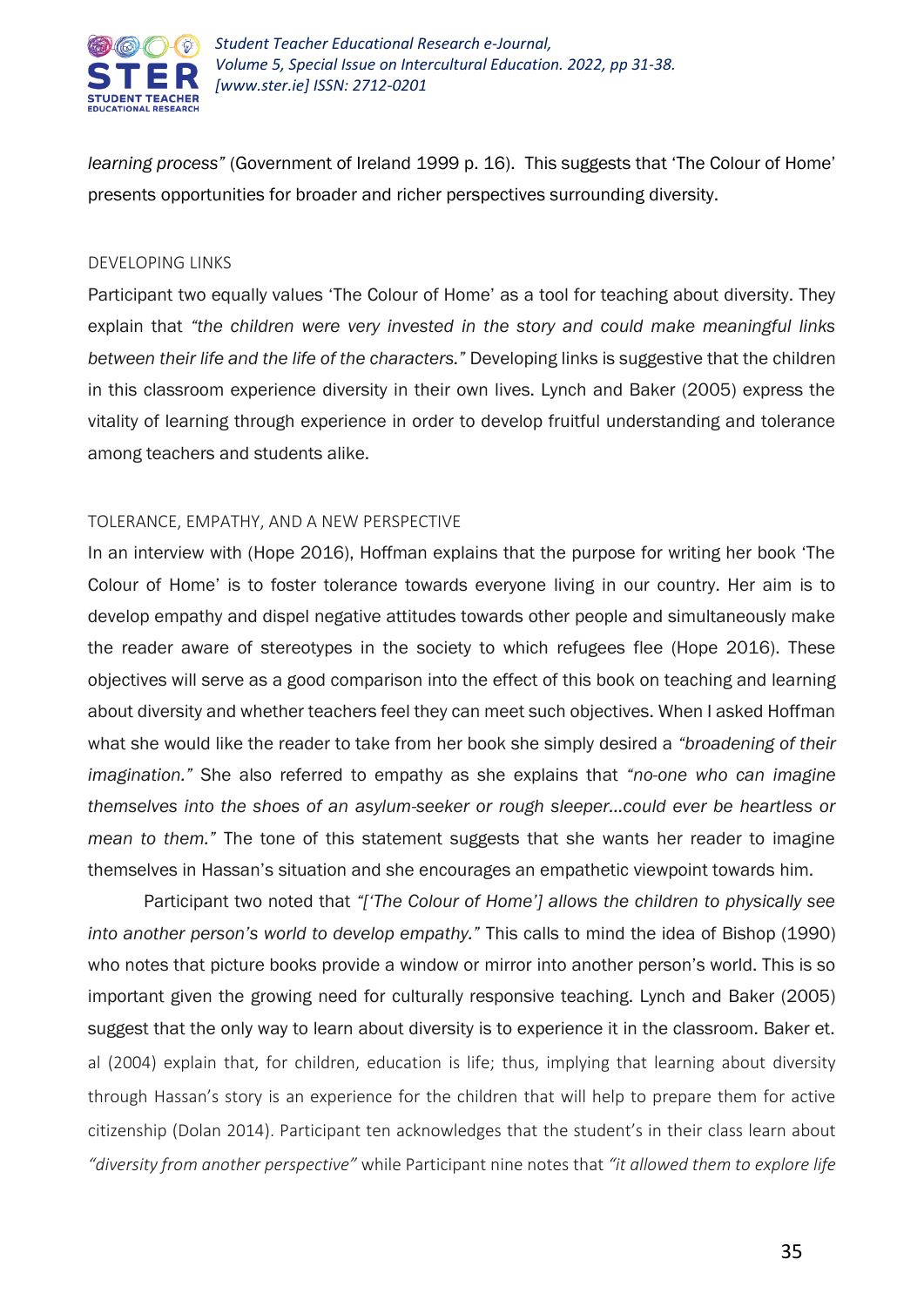

*from a different perspective."* Participant three noted that the story developed empathy among the students while simultaneously developing tolerance amongst them:

The positives that arose from this lesson were that the pupils empathised with the character when they saw what had happened and how different life was in England compared to Somalia. They understood how difficult Hassan found it to adjust to life in England because it was so different to what he was used to. The pupils also saw the positive impact that kindness and understanding had on Hassan's experience of school

#### CELEBRATING DIVERSITY AND ADDITIONAL STRATEGIES

Most of the participants acknowledged that they would use other picture books to coincide with 'The Colour of Home' as it would open up more discussion in the classroom and provide more experience with diversity from other perspectives. This again reflects Bishop's (1990) idea of picture books as windows into another world. Interestingly, Participant seven noted the idea of taking a whole-school approach to *"celebrate difference among all of the children and staff."* This participant noted that the children should *"share some of their traditional food and cultural traditions such as dance and literature."* This celebration of difference, rather than ignorance of difference, is an important issue noted by Lynch and Baker (2005). Participant three noted that they would *"integrate the picture book with areas such as SPHE and Art, as some pupils may be best able to express themselves through pictures, just as Hassan did in the story."* This integration technique is a positive strategy in teaching about diversity and was mentioned by several other participants. Participant two notes that they would use *"visuals and songs"* to teach diversity. This finding is particularly effective as music is noted as a learning strategy that emphasizes conceptual understanding (Morgan et. al 2015). Both participant six and eight noted *"project-based work"* as a strategy that might enhance the teaching and learning of diversity in the classroom. This strategy would allow the children to take what they have learned and develop their understanding.

This picture book has been found to develop empathy in students as they gain an insight into Hassan's perspective. Discussion provokes feelings of empathy among the children and aims to broaden their imagination. Findings suggest that these objectives have been successfully achieved from Junior Infants to sixth class. This picture book gives a new experience to the children from the perspective of a refugee. This new perspective allows for the development of empathy. Findings also suggest that student teachers and teachers alike struggle with their confidence in teaching diversity in the classroom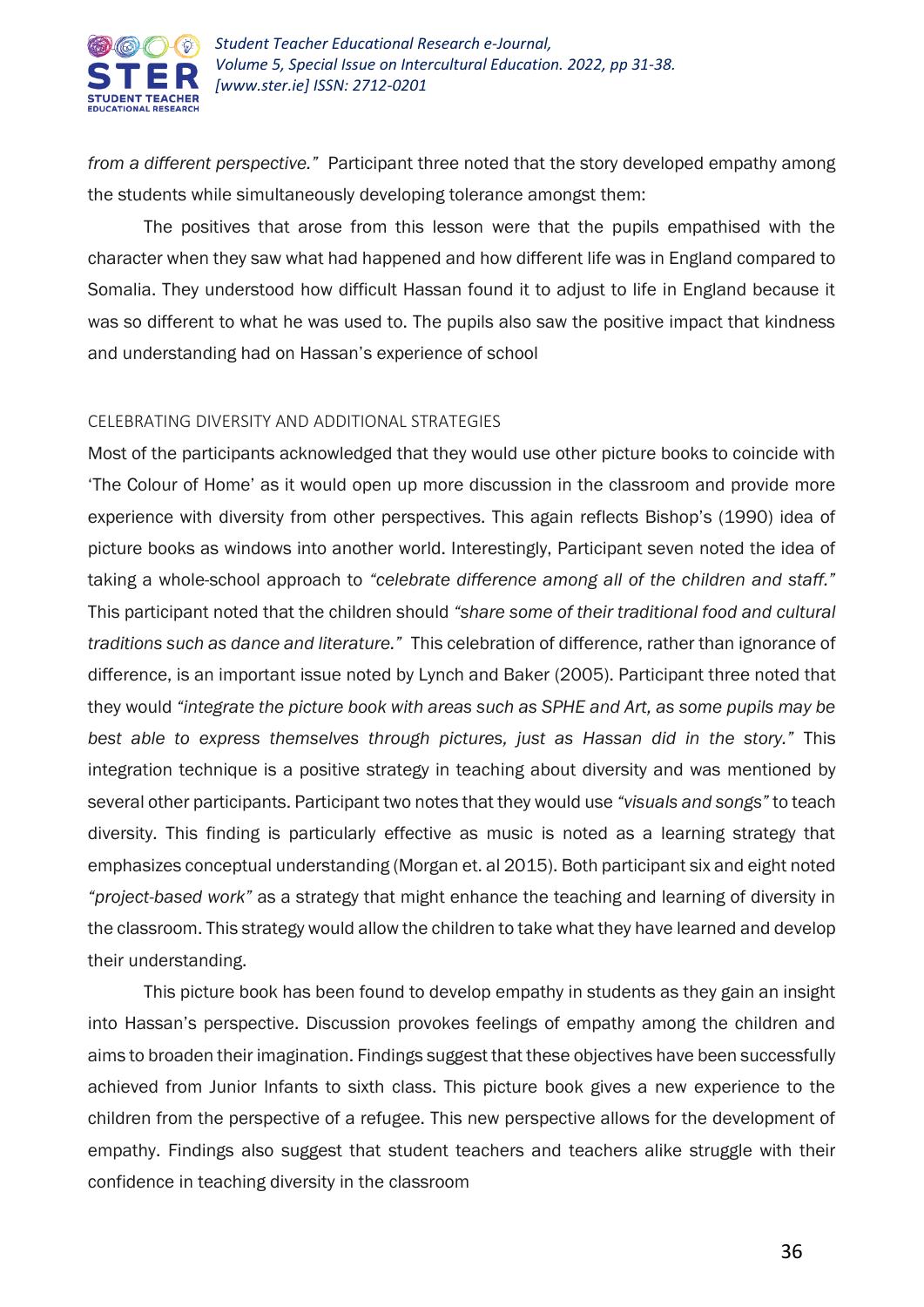

# **CONCLUSION**

From the findings of this research, it has been concluded that 'The Colour of Home' provides an overall positive stimulus for teaching and learning about diversity in the classroom. The findings point to opportunities for great discussion following the reading of this book. Discussion is noted by Quast and Bazemore-Bertrand (2019) as being vital in the understanding of different themes, including diversity. McIntosh (1989) notes that positive representation of white people in media and literature is a taken-for-granted privilege. She highlighted the lack of representation of diverse cultures, ethnicities and races and the crying need for discussion towards active citizenship. This lack of representation, particularly in education, is noted by Lynch and Baker (2005) who recommend a formal education about diversity in school. In an interview with Hope (2016), Hoffman notes that the development of tolerance and empathy are the key objectives of writing this book. The participants of this study confirmed that such tolerance and empathy was fostered among the students in their own classrooms. Hope (2016, p.311) also notes that the children in the classroom developed a "powerful empathy" towards diversity. In developing empathy and tolerance, the students are preparing for active citizenship in a globalized society (Dolan 2014).

Many strategies have been noted by the participants of this research as a means of supplementing the use of 'The Colour of Home.' Many suggested the use of other picture books and pieces of literature as a method of supplementation. This would help with the issue of representation among minoritized groups as it gives greater potential to increase the experience of diversity, in an equitable way, in the classroom. Other participants encouraged the celebration of diversity in the classroom by hosting an intercultural event whereby the children can share their cultural traditions. The use of integration has been noted as being an excellent methodology in teaching about diversity; this is very much in keeping with the aforementioned statement in the curriculum (Government of Ireland 1999). Music has been confirmed as an informal education that fosters the child's conceptual knowledge (Morgan et. al 2015). Finally, games arose as an effective strategy among the participants. From the findings of this research study, it is evident that 'The Colour of Home' has a positive effect on teaching and learning about diversity in the primary school classroom.

## ACKNOWLEDGEMENTS

I would like to sincerely thank Dr. Anne Dolan for her sincere guidance and supervision over this dissertation. Her support and advice has not gone unnoticed and I am ever so thankful as to have a supervisor so dedicated to her line of work. Dr. Anne Dolan has inspired a true and